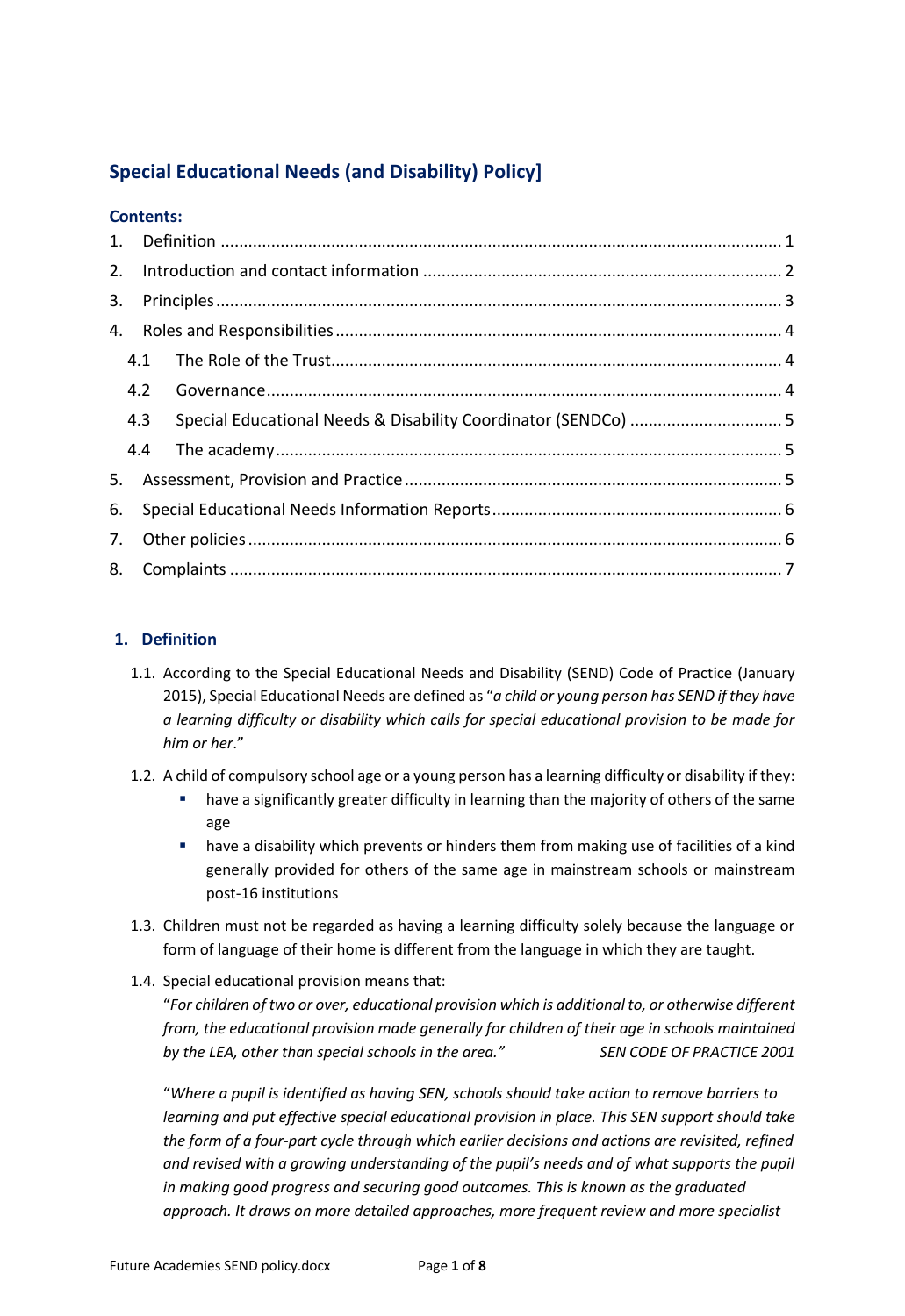*expertise in successive cycles in order to match interventions to the SEN of children and young people". SEND Code of Practice (January 2015)*

- 1.5. As defined in the SEND Code of Practice the graduated approach used within all Future Academies schools is
	- § Assess
	- § Plan
	- § Do
	- Review

#### **2. Introduction and contact information**

- 2.1 SEND at every Future Academies Trust school is a whole-academy focus; every teacher is a teacher of SEND. Our mission is to support the whole academy to ensure that all pupils are able to engage in their own educational success. Our aims for students with SEND are the same as the three central priorities for all Future Academies students: Knowledge, Aspiration and Respect.
- 2.2 All students make outstanding progress in all their subjects to reach their end of year targets. We strive to ensure access for all to achieve educational excellence in preparing young people for their futures, seeking to continually improve levels of attainment and progress for all, and secure the highest levels of achievement appropriate to the individual learner.
- 2.3 All students are committed learners, showing independence, curiosity and initiative in developing their knowledge, literacy and ability to articulate their ideas.
- 2.4 Students consistently demonstrate respect and compassion for and understanding of all members of the academy and wider community.
- 2.5 We do this by creating a truly inclusive academy for all students. In practice this means creating an ethos where all students are valued equally and are given opportunities to reach their full potential, with support given to both student and teacher to ensure the best outcomes for students. Improved outcomes are achieved by (i) ensuring students with SEND are missing minimal lesson time, and (ii) ensuring that any interventions are evidence-based, effective and set up with clear measures of success.
- 2.6 Our goal is to ultimately bridge any false divides between SEND provision and wider provision across the academy. This may mean additional or specialist support in class, adjustments to the curriculum where appropriate, or a range of other interventions from our highly skilled Inclusion team. We see parents/carers as key to any success for these students, and make frequent contact to hear the views of parents/carers, as well as give feedback about students' progress.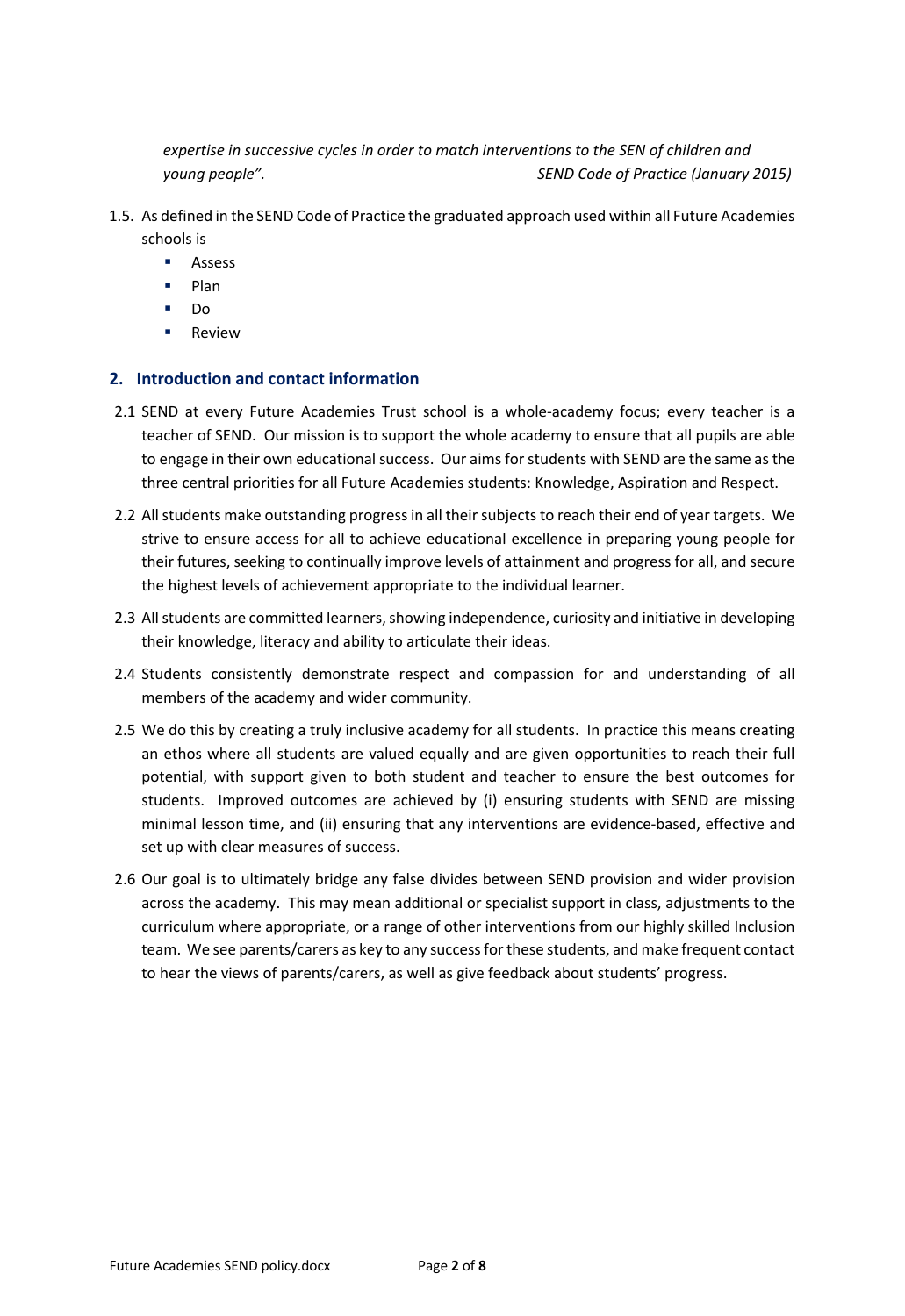2.7 Named persons with responsibility for SEND at each Trust Academy:

| Gary Aubin is the Head of SEND for Future Academies gary.aubin@futureacademies.org |                       |                                               |  |  |  |  |  |  |  |
|------------------------------------------------------------------------------------|-----------------------|-----------------------------------------------|--|--|--|--|--|--|--|
| <b>Academy</b>                                                                     | <b>SENDCo</b>         | <b>Email address</b>                          |  |  |  |  |  |  |  |
| Pimlico Primary Academy                                                            | Pippa Blain           | p.blain@pimlicoprimary.futureacademies.org    |  |  |  |  |  |  |  |
| <b>Churchill Gardens Primary</b>                                                   | <b>Tamara Spring</b>  | t.spring@churchillgardens.futureacademies.org |  |  |  |  |  |  |  |
| Academy                                                                            |                       |                                               |  |  |  |  |  |  |  |
| Millbank Academy                                                                   | Aimee McMillan        | a.mcmillan@millbank.futureacademies.org       |  |  |  |  |  |  |  |
| <b>Phoenix Academy</b>                                                             | Michelle              | m.copeland@phoenix.futureacademies.org        |  |  |  |  |  |  |  |
|                                                                                    | Copeland              |                                               |  |  |  |  |  |  |  |
| Pimlico Academy                                                                    | Lauren Reid           | l.reid@pimlico.futureacademies.org            |  |  |  |  |  |  |  |
| Laureate Academy                                                                   | Sam Carter            | S.Carter@laureate.futureacademies.org         |  |  |  |  |  |  |  |
| <b>Barclay Academy</b>                                                             | Charlie Smith         | c.smith@barclay.futureacademies.org           |  |  |  |  |  |  |  |
| <b>Future Academies Watford</b>                                                    | <b>Kerry Williams</b> | k.williams@watford.futureacademies.org.uk     |  |  |  |  |  |  |  |
| The Grange Academy                                                                 | Jo Ricketts           | j.ricketts@thegrange.futureacademies.org      |  |  |  |  |  |  |  |
| <b>Trinity Academy</b>                                                             | Dea Riznar            | inclusion@trinity.futureacademies.org         |  |  |  |  |  |  |  |
|                                                                                    |                       |                                               |  |  |  |  |  |  |  |

## **3. Principles**

- 3.1. The principles underpinning SEND provision at Future Academies are:
	- 3.1.1. Wherever possible, children and young people have the right to education in their local mainstream academy.
	- 3.1.2. All students who attend an academy within the Future Academies Trust are valued equally.
	- 3.1.3. All teachers within Future Academies are teachers of students with special educational needs and disabilities.
	- 3.1.4. All students should have access to a broad, balanced and relevant curriculum.
	- 3.1.5. Having regard to the child or young person's age and understanding, their views are sought and taken into account when planning the delivery of provision for students with SEND.
	- 3.1.6. Partnership with parents plays a key role in promoting a culture of co-operation between parents, the academy, LAs and other relevant parties.
	- 3.1.7. We shall work closely with and support the local authorities in which our academies are located to assist them in fulfilling their obligations under Part 3 of the Children and Families Act 2014 and its associated guidance.
	- 3.1.8. We shall ensure that each of our academies has procedures in place which allow them to fulfil both their statutory duties and support the wider vision and ethos contained in the SEND Code of Practice (January 2015).
- 3.2. All academies will operate within the law including:
	- § Part 3 of the Children and Families Act 2014
	- § The Special Educational Needs and Disability Regulations 2014
	- § The Special Educational Needs (Personal Budgets) Regulations 2014
	- The Equality Act 2010
- 3.3. All academies will follow the statutory guidance in full: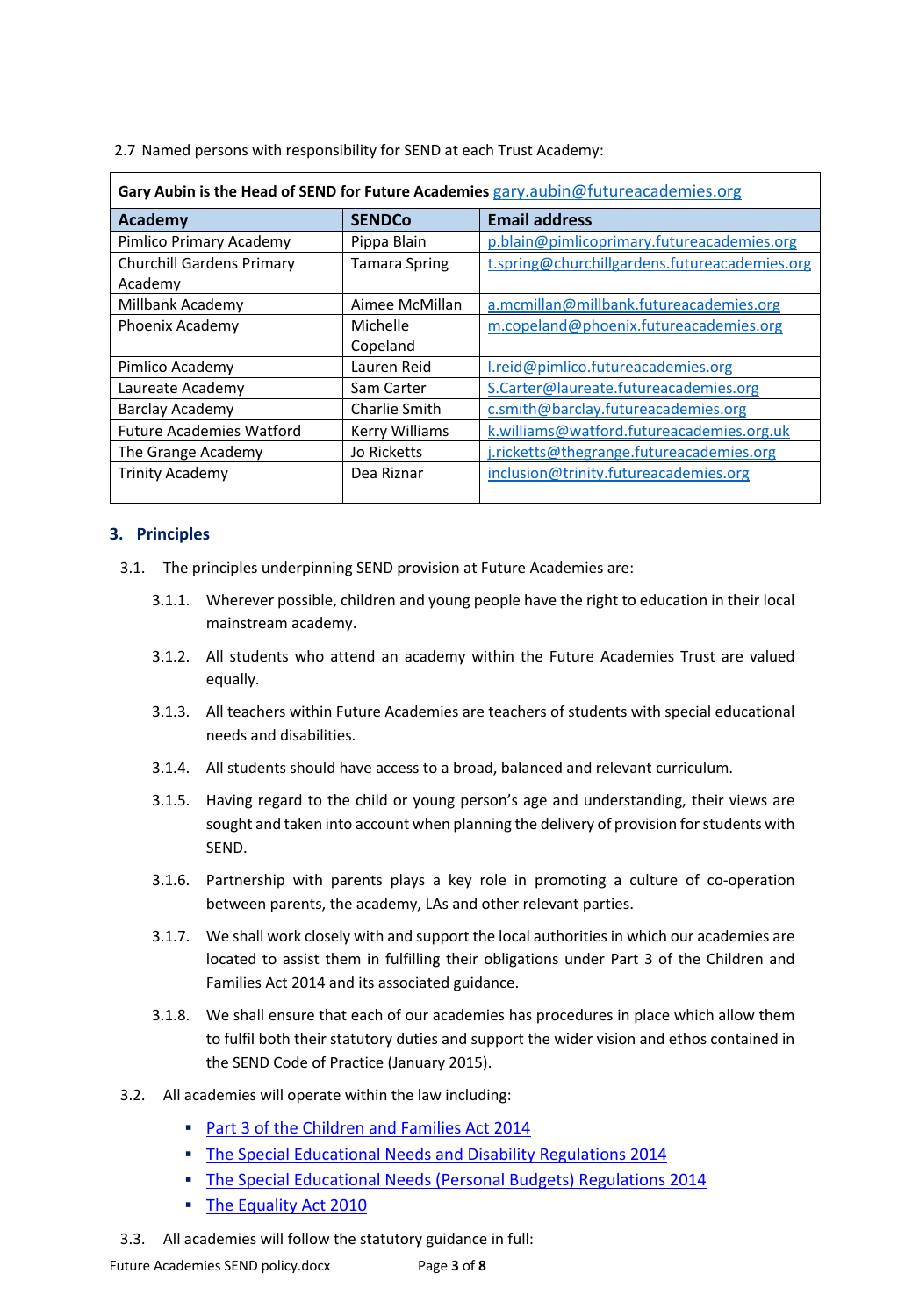- Special educational needs and disability code of practice: 0 to 25 years (January 2015)
- § Special educational needs and disability: managing the September 2014 changes to the system, Advice for local authorities and their partners, Fourth edition: October 2016)
- 3.4. All academies and Trust staff will comply with the requirements of the Keeping Children Safe in Education (September 2021) with respect to all children in our academies, including those on the SEND register.

## **4. Roles and Responsibilities**

## 4.1 The Role of the Trust

- 4.1.1 Trust responsibilities include:
	- Identification of areas where academies can learn from one another, based on evidence from the outcomes for children, and ensuring best practice is shared between academies within the Trust
	- Ensuring all academies and staff remain informed about evidence-based practice and up-to-date research
	- § Monitoring the effectiveness of SEND provision through scrutinising the SEND Development plan in each academy
	- Monitoring the effectiveness of SEND provision through monitoring visits of each school within the Trust
	- Using resources efficiently by purchasing or sharing services or goods as a Trust, where appropriate
	- Centrally supporting all stages of recruitment to SEND roles
	- Looking at similarities and differences in terms of SEND need across the academies within the MAT and adapting provision, where appropriate.

## 4.2 Governance

- 4.2.1 The Trust Board has important statutory duties towards students with special educational needs. It delegates some of these duties to the governors on the Local Governing Body (LGB) at each academy through the Trust's Scheme of Delegation.
- 4.2.2 The Trust Board decide the Trust's policy and approach to meeting students' special educational needs for those with and without Education, Health and Care (EHC) Plans. They will set up appropriate staffing and funding arrangements and oversee the academy's work within financial constraints.
- 4.2.3 The LGB as a whole and through the SEND link governor, will monitor and evaluate the academy's provision for students who have a special educational need or disability. This will include pupil outcomes, although may not necessarily solely focus on academic attainment. They will also approve the academy's SEN Information Report.
- 4.2.4 The LGB will ensure that students with special educational needs are able to join in the activities of the academy with students who do not have special educational needs. This may be dependent on the student'sspecific learning needs as far as reasonably practical and consideration will also be given to the education of the peers with whom they are educated and the efficient use of resources.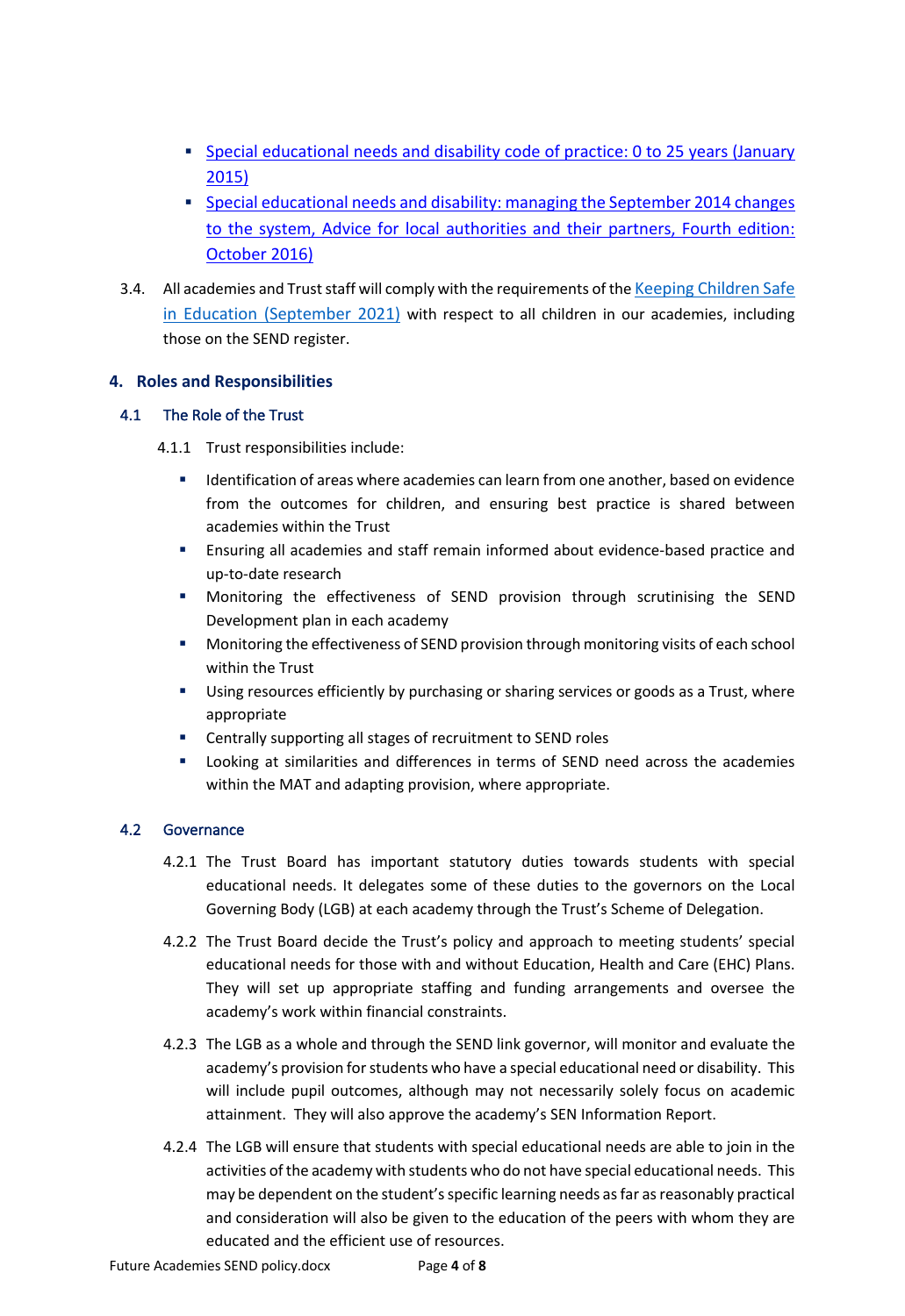#### 4.3 Special Educational Needs & Disability Coordinator (SENDCo)

- 4.3.1 The Special Educational Needs and Disability Co-ordinator (SENDCo), in collaboration with the Principal and LGB, plays a key role in implementing the SEND policy and ensuring the provision in the academy raises the achievement of students with SEND.
- 4.3.2 The SENDCo takes day-to-day responsibility for the operation of the SEND Policy and co-ordination of the provision made for students with SEND, working closely with staff, parent/carers and external agencies including the LA's support and educational psychology services, health and social services and voluntary bodies.
- 4.3.3 The SENDCo will maintain an accurate SEND register.
- 4.3.4 The SENDCo will plan how to move SEND provision forward through an SEND development plan that is set annually and reviewed internally termly, and with the LGB annually.
- 4.3.5 The SENDCo also provides related professional guidance to colleagues with the aim of securing high quality teaching for students with SEND. In addition the SENDCo manages the Teaching Assistants (TAs) and other colleagues working specifically within Inclusion, in providing support to these students.
- 4.3.6 The SENDCo/Inclusion Coordinator is responsible for monitoring and evaluating the progress of students identified as the cohort of students with special educational needs.

#### 4.4 The academy

- 4.4.1 Provision for students with special educational needs and disability is a whole academy responsibility. In addition to the LGB, the Principal, SENDCo and Inclusion Department, all other members of staff have important operational responsibilities.
- 4.4.2 All teachers at Future Academies are teachers of students with special educational needs and disability.
- 4.4.3 Other classroom based and support staff will have an awareness of SEND within their classrooms and other specific needs where relevant

## **5. Assessment, Provision and Practice**

- 5.1 Academies will designate a qualified teacher to be responsible for coordinating the SEND provision (the SENDCo), who will have or be working towards attaining the National Award in Special Educational Needs Coordination.
- 5.2 Academies will monitor on entry by assessing a child or young person's skills and attainment and build on information from previous settings if available.
- 5.3 As part of the screening process academies will consider any evidence that the young person may have a disability under the Equality Act 2010 and make reasonable adjustments for them.
- 5.4 Academies will have measures in place to accurately identify young people with SEND and will place such pupils on 'SEND Support' in consultation with their parents or carers.
- 5.5 Academies will do everything they can to meet the needs of young people with SEND including delivering the education elements of an Education, Health and Care Plan.
- 5.6 Academies will ensure that young people with SEND engage in the activities of the academy alongside those who do not have SEND unless a particular provision agreed with the parents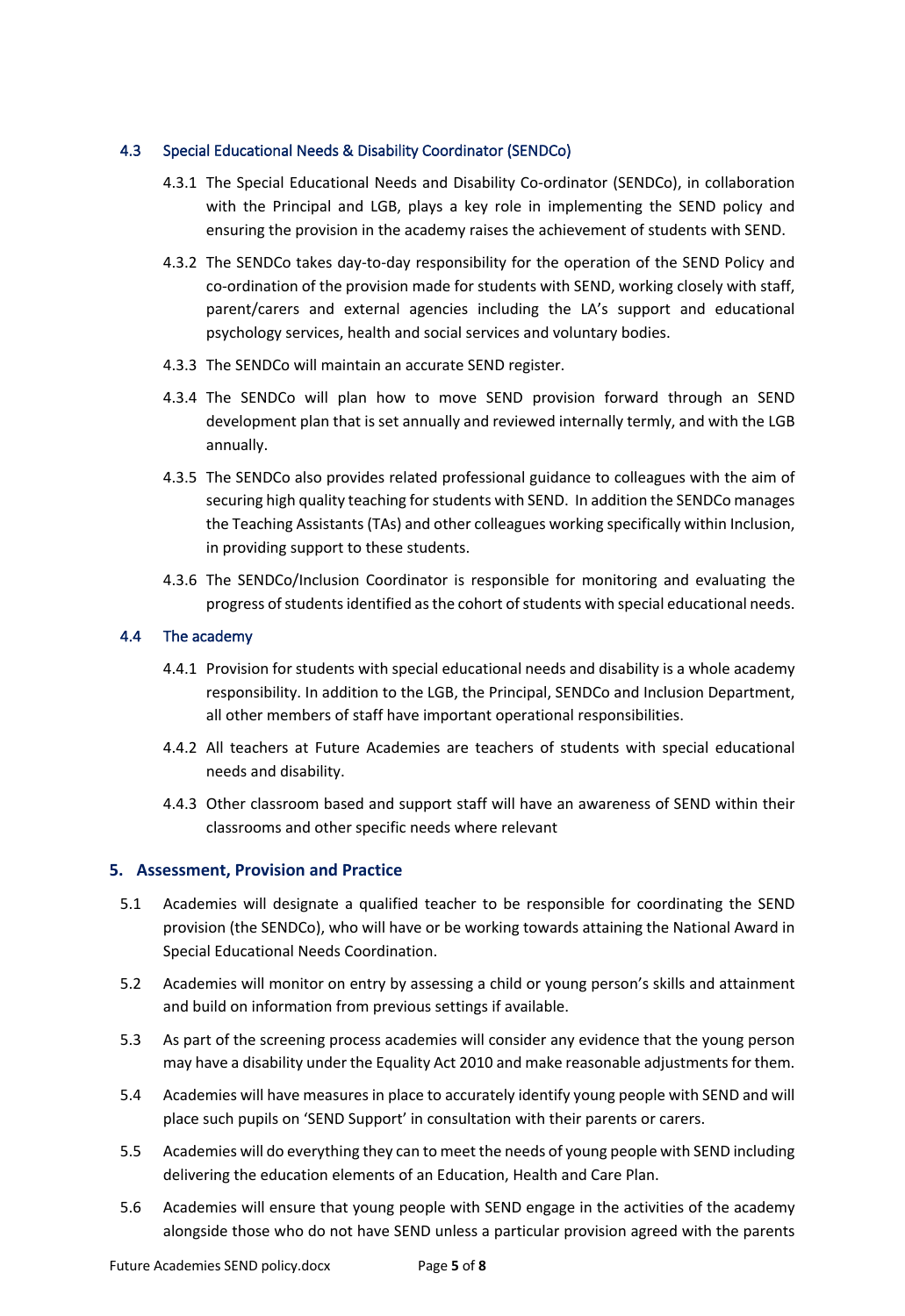or carers and the young person is in place.

- 5.7 Academies will inform parents or carers when they are making special educational provision for their child and shall then work in partnership with them to establish the support needed and secure best outcomes, taking full account of their views and wishes.
- 5.8 Academies will prepare a SEN Information Report in accordance with paragraphs 6.79 onwards of the SEND Code of Practice and publish it on their website alongside this policy. The SEN Information Report will set out details regarding the implementation of the Future Academies SEND Policy in the academy.
- 5.9 Academies will ensure that all staff accept that SEND is their responsibility and in particular that class and subject teachers take full responsibility for the progress of children with SEND whom they teach.
- 5.10 Academies will ensure that the quality of teaching for pupils with SEND and the progress made by those pupils are a core part of performance management arrangements.
- 5.11 Class and subject teachers, supported by the SENDCo and Senior Leadership Team will make regular assessments of the progress for all pupils and identify appropriate actions, particularly for those making less than expected progress, given their age and prior attainment.
- 5.12 Academies will ensure that a Graduated Approach as set out in paragraphs 6.44-6.56 of the Code of Practice is in place for all young people on 'SEND Support'.
- 5.13 For all young people receiving SEND Support, academies will make arrangements to meet the parents (or carers) at least three times a year to review progress and discuss support.
- 5.14 After consultation with the parent and young person we shall request the relevant local authority initiates an education, health and care needs assessment for any child or young person for whom we believe this is necessary.

## **6. Special Educational Needs Information Reports**

- 6.1 For specific information on the provision of each academy, please see the relevant SEN Information report:
- 6.2 Website links:
	- Pimlico Academy
	- Pimlico Primary
	- **Millbank Academy**
	- § Churchill Gardens Primary Academy
	- **Phoenix Academy**
	- Laureate Academy
	- Barclay Academy
	- **Example Academy**
	- Future Academies Watford
	- **Trinity Academy**

## **7. Other policies**

- 7.1 Information regarding SEND can be found in many other of our policies including:
	- § Admissions Arrangements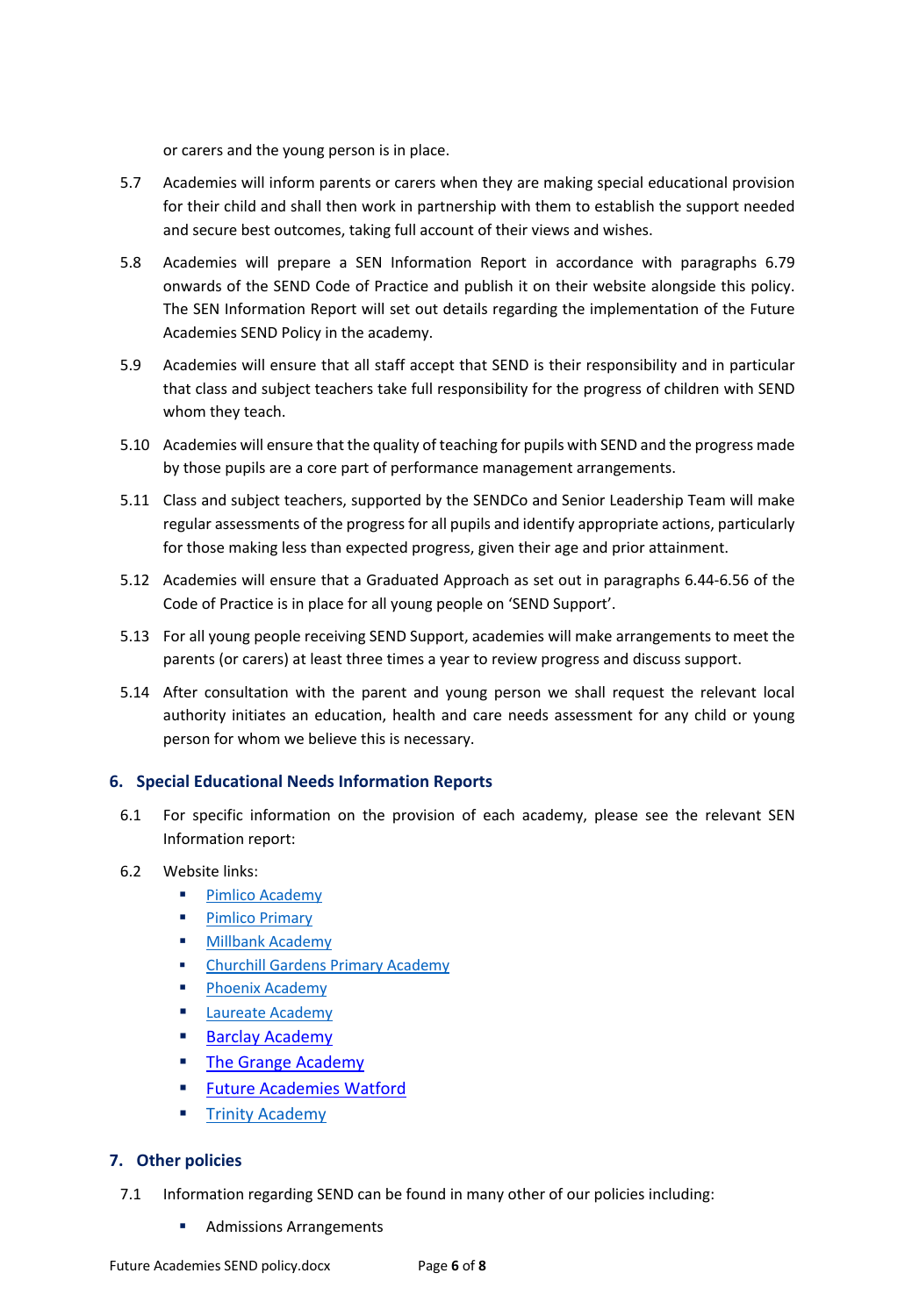- Disability and Accessibility Policy
- Equality and Diversity Policy
- Behaviour Principles
- SEND Information Reports
- Child Protection & Safeguarding Policy

## **8. Complaints**

- 8.1 Future Academies' Complaint Policy and Procedures are published on each academy's website and available on request from each academy's office
- 8.2 Should a parent or carer have a complaint about the special provision made for their child they should in the first instance discuss this with the class teacher. If the matter is not resolved satisfactorily parents have recourse to the following:
	- discuss the concern with the SENDCo at the academy
	- discuss the concern with the Principal of the academy
	- discuss the concern with the Head of SEND
	- Should the complaint still not be resolved the matter may be raised with the CEO of the Trust. This will enter the Trust's Complaints Policy at Stage 3.